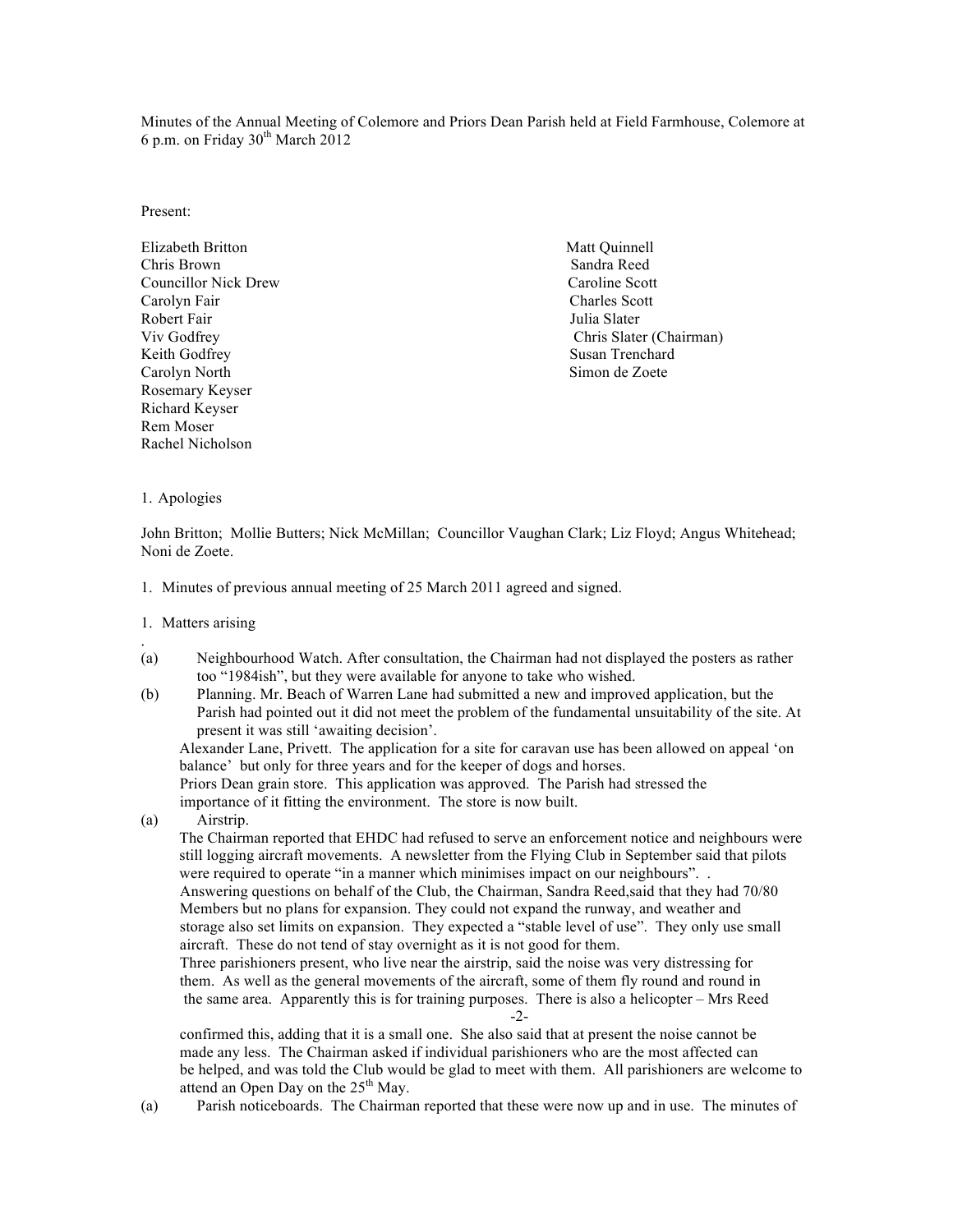the parish meeting were published also at www.easthampshire.org/2010/townvillage/Colemoreand-Priors-Dean

- (a) Roads. The potholes reported have been filled. It was expected that the worst road in the parish the one descending from Colemore into Priors Dean and continuing towards Hawkley – would be resurfaced during the year. The salt bin by the Church in Colemore and been moved to a more suitable place by the hill nearby.
- (a) Broadband. The County Council had recently made a successful bid for funds to improve connections in the county with work due to start early in 2013. Part of the parish is already registered as a "Not Spot". Councillor Nick Drew stressed the importance of the parish also registering an interest at a website provided. The Chairman said he would do this.

# 4. New Planning Applications

- (a) Penny Hill. Work on this ambitious new modern building with courtyard and residential annexe had already started. The Parish had expressed concern at the rather fortress-like 'gabbion' walls for the courtyard and asked that the exhibition space for artworks be only for non-commercial use. In response, the owner had presented a revised landscape plan with a new belt of protective trees, and the planning consent had included the restriction the Parish requested, as well as restrictions on the use of the annexe and further requirements on tree planting. In discussion, concern was expressed about the excessively bright night lighting being used for security. The Chairman was asked to contact the company, asking that it be reduced to a more appropriate level.
- (b) Kemps Cottage. A two-storey extension had been agreed.
- (c) Cattle barn at Downlands Farm. A large building (35x25 metres and 2 meters high) has been agreed for 120 cattle through the winter months. The Parish had queried the size and whether it was needed, as well as its position, and had asked for an independent agricultural report. A report was commissioned by the Council, and noted that a big expansion of cattle was planned so the building was "reasonably necessary". The conditions required a landscaping and planting scheme along the boundary. The Chairman reported a new application to move the barn, a puzzle since it was already constructed! He would investigate.

# 5. £500 grant from the County Council.

Two ideas from parishioners had been put forward to spend this money: (i) a donation to HomeStart Butser, a local charity which helps families in the parish; (ii) improvements to the two churches in the parish. The Chairman had consulted those present at the last parish meeting, and a majority had favoured (ii). So Priors Dean PCC had decided to buy a long-desired bench for the churchyard. In the case of St. Peter's Church, Colemore, the plastering was in bad condition at the west end. It would cost  $£500$  and payment would be shared with the Churches Conservation Trust.

Mr. Godfrey strongly deplored the priorities revealed in the votes cast.

6. County Councillor's Report.

-3-

In his absence, Councillor Vaughan Clarke submitted a written report which the Chairman read out. It stressed: no increase in Council Tax from the County; a reduction in the labour force; highways expenditure maintained; consolidation of office property to save money; selling services to other agencies; salt provision increased for icy roads; construction contracts for the Olympics; unemployment far below the national average.

# 7. District Councillor's Report

Councillor Nick Drew, who lives in Froxfield, represents us on the EHDC. He is a member of the planning committee and invited parishioners to call him when they had concerns.